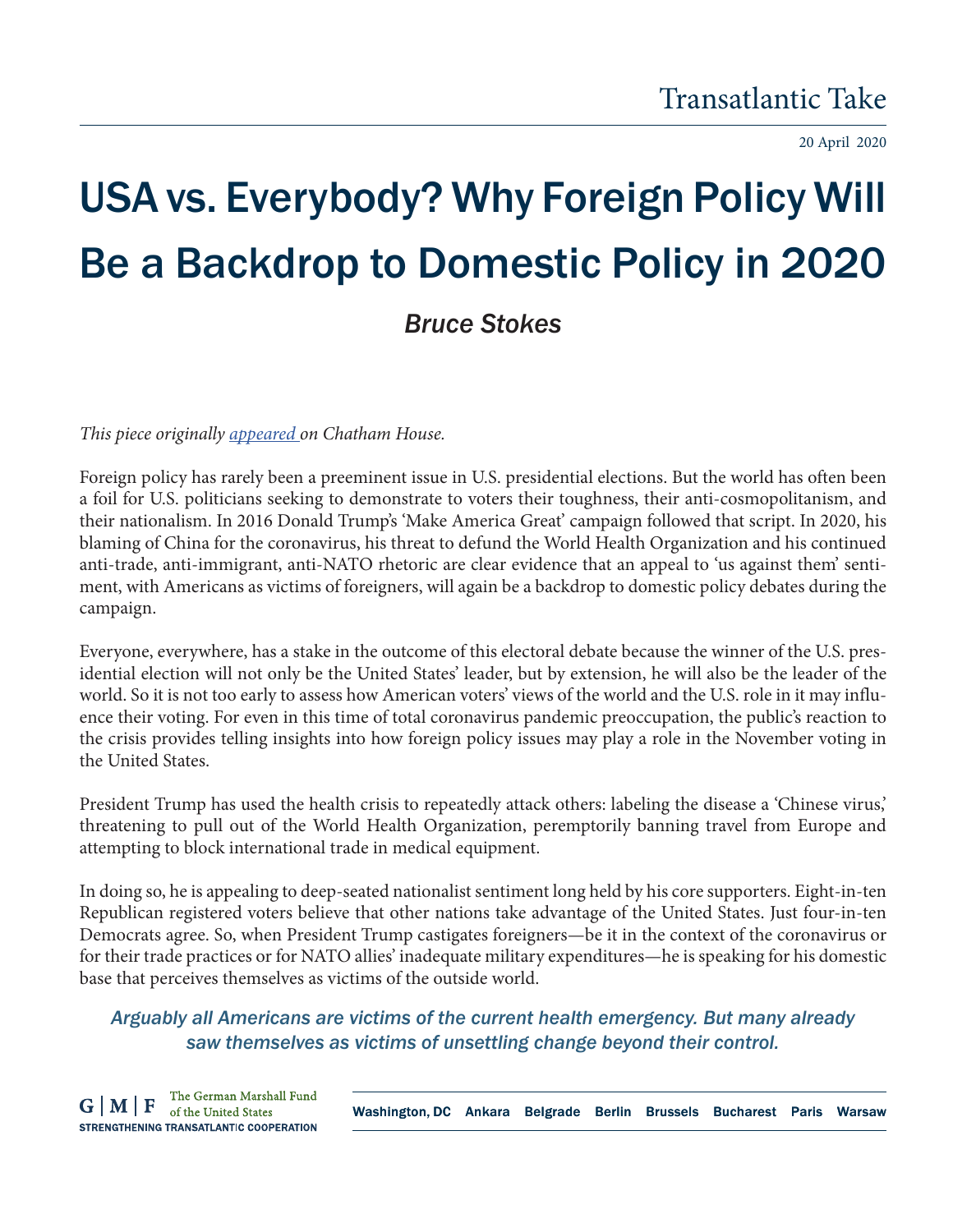20 April 2020

Republicans' sense of victimhood should not be underestimated as a factor in the upcoming election. Arguably all Americans are victims of the current health emergency. But many already saw themselves as victims of unsettling change beyond their control.

Since 1967, trade as a portion of the U.S. economy has nearly tripled, while the share of the U.S. workforce engaged in well-paid manufacturing has fallen by two-thirds. And the portion of the U.S. population that is foreign born has nearly tripled. It is little wonder then that trade and immigration were major issues in the 2016 election.

Six-in-ten people who voted for Donald Trump in 2016 believe the country is changing too quickly. (Sevenin-ten who cast their ballot for Hillary Clinton embrace such change.) So there is fertile ground for a 2020 U.S. presidential campaign where discussion of foreign policy issues are rooted in Republican voters' views of themselves as not only aggrieved by the pandemic but by a rapidly changing world in general.

Expect new attacks on international institutions such as NATO, the UN, and the EU. By almost two-to-one (47 percent to 25 percent) Republicans are more likely than Democrats to say NATO is more important to other nations than it is the United States, suggesting that Trump's base will be receptive to even more criticism of alliance partners not paying enough for their own defense. At the same time, just 36 percent of self-described conservative Americans have a positive opinion of the EU and 38 percent favor the UN. This compares with 71 percent of liberals who give the EU a thumbs up and 80 percent who are positive toward the UN.

Protectionist trade rhetoric was a staple of the Trump campaign in 2016 and a reprise is inevitable. Most Americans think trade is good for the country, but they also think it destroys jobs and lowers wages. Such negative sentiment is most prominent among older white men, the very heart of the Trump constituency.

And there are also likely to be periodic attacks on China. Only a third of Americans hold a favorable view of Beijing, including only a quarter of Republicans, the lowest approval in more than four decades. Three-in-ten Republicans also name China as the greatest enemy of the United States, sentiment that has grown (22 percent to 31 percent) in just a year. In contrast, just 12 percent of Democrats classify Beijing as the Unites States' greatest foe.

With regard to all three of these issues—multilateralism, trade, and China—Trump supporters are more negative than Democrats. But Democrats are not much more supportive. So Trump will benefit from going on the attack, while Biden will gain little from mounting a defense of internationalism.

In the end, the November U.S. presidential election will not turn on foreign policy issues. Public opinion surveys consistently show that international concerns are among Americans' least worries. The outcome will hinge on the depth of the recession and voters' perception of Trump's handling of the pandemic. But both of those issues only fuel the public's sense of victimhood. So expect the Trump campaign to fan those flames with a steady drumbeat of attacks on other countries and international institutions to reinforce the president's supporters' sense of solidarity in an election that will be framed as 'us against them,' be it a virus, or an economic downturn, or perfidious foreigners. Victimhood is a powerful political rallying cry.